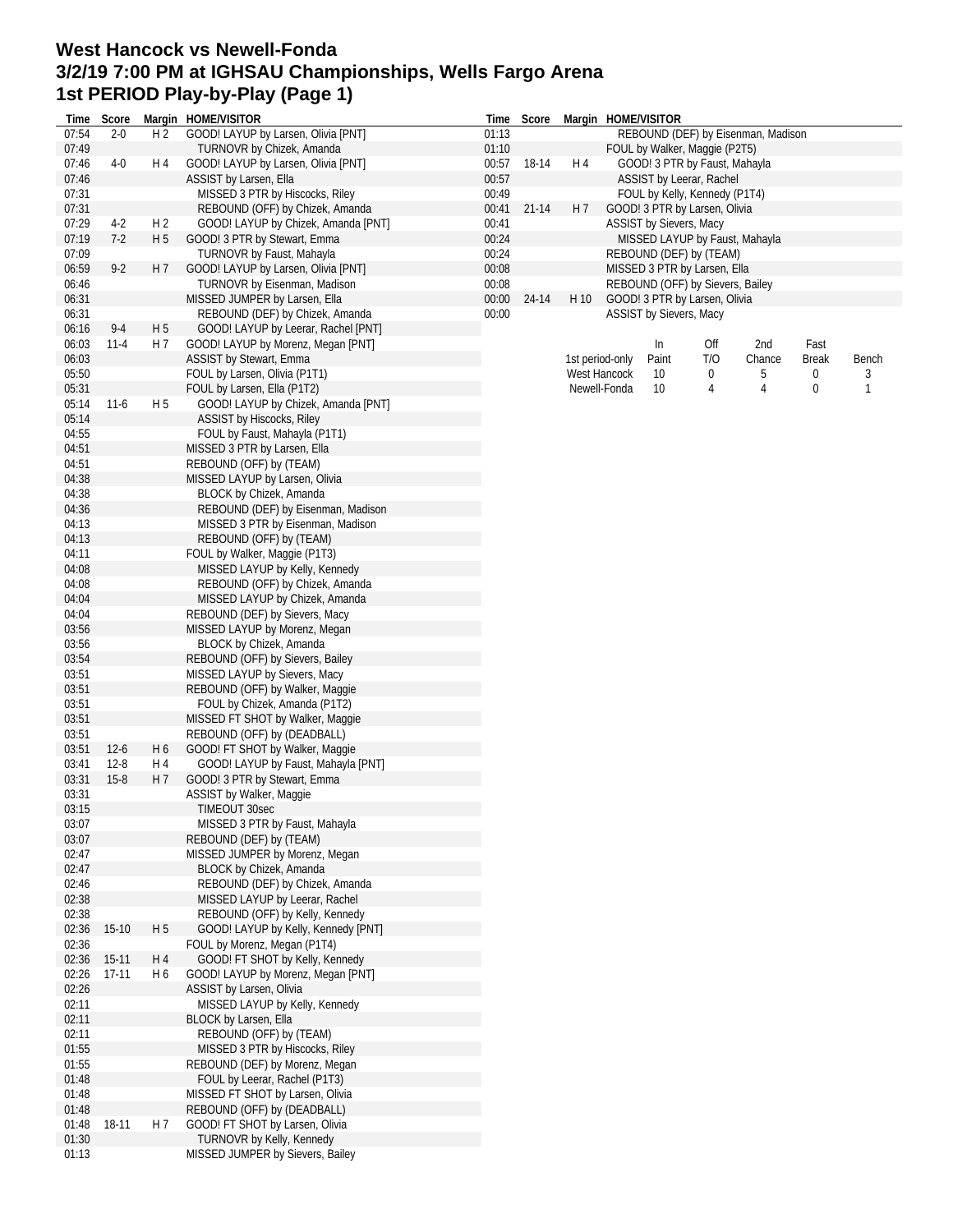## **West Hancock vs Newell-Fonda 3/2/19 7:00 PM at IGHSAU Championships, Wells Fargo Arena 2nd PERIOD Play-by-Play (Page 1)**

| Time           | Score       |                | Margin HOME/VISITOR                                               | Time           | Score |                 |                              | Margin HOME/VISITOR              |                     |                                   |              |         |
|----------------|-------------|----------------|-------------------------------------------------------------------|----------------|-------|-----------------|------------------------------|----------------------------------|---------------------|-----------------------------------|--------------|---------|
| 07:30          | $26 - 14$   | H 12           | GOOD! LAYUP by Larsen, Olivia [PNT]                               | 01:18          |       |                 |                              | FOUL by Kelly, Kennedy (P2T7)    |                     |                                   |              |         |
| 07:23          |             |                | MISSED LAYUP by Hiscocks, Riley                                   | 01:18          | 38-29 | H9              |                              | GOOD! FT SHOT by Sievers, Macy   |                     |                                   |              |         |
| 07:23          |             |                | REBOUND (DEF) by Archer, Ashley                                   | 01:18          | 39-29 | H 10            |                              | GOOD! FT SHOT by Sievers, Macy   |                     |                                   |              |         |
| 06:56          |             |                | TURNOVR by Larsen, Ella                                           | 01:05          |       |                 |                              |                                  |                     | MISSED 3 PTR by Eisenman, Madison |              |         |
| 06:55          |             |                | STEAL by Leerar, Rachel                                           | 01:05          |       |                 |                              |                                  |                     | REBOUND (OFF) by Chizek, Amanda   |              |         |
| 06:48          |             |                | MISSED 3 PTR by Faust, Mahayla                                    | 00:54          |       |                 |                              |                                  |                     | MISSED 3 PTR by Eisenman, Madison |              |         |
| 06:48          |             |                | REBOUND (OFF) by (TEAM)                                           | 00:54          |       |                 |                              | REBOUND (DEF) by Wilken, Camryn  |                     |                                   |              |         |
| 06:36          |             |                | TURNOVR by Leerar, Rachel                                         | 00:32          | 42-29 | H 13            |                              | GOOD! 3 PTR by Sievers, Macy     |                     |                                   |              |         |
| 06:35          |             |                | STEAL by Sievers, Macy                                            | 00:32          |       |                 |                              | ASSIST by Wilken, Camryn         |                     |                                   |              |         |
| 06:32          | 28-14       | H 14           | GOOD! LAYUP by Sievers, Macy [FB/PNT]                             | 00:24          |       |                 |                              | FOUL by Wilken, Camryn (P1T12)   |                     |                                   |              |         |
| 06:25          |             |                | FOUL by Sievers, Bailey (P1T6)                                    | 00:24          | 42-30 | H 12            |                              |                                  |                     | GOOD! FT SHOT by Leerar, Rachel   |              |         |
| 06:16          | 28-16       | H 12           | GOOD! LAYUP by Kelly, Kennedy [PNT]                               | 00:24          | 42-31 | H 11            |                              |                                  |                     | GOOD! FT SHOT by Leerar, Rachel   |              |         |
| 06:07          |             |                | MISSED 3 PTR by Stewart, Emma                                     | 00:08          |       |                 |                              | MISSED 3 PTR by Archer, Ashley   |                     |                                   |              |         |
| 06:07          |             |                | REBOUND (DEF) by Chizek, Amanda                                   | 00:08          |       |                 |                              | REBOUND (OFF) by Sievers, Bailey |                     |                                   |              |         |
| 06:01          | 28-18       | H 10           | GOOD! LAYUP by Leerar, Rachel [FB/PNT]                            | 00:05          |       |                 |                              | MISSED LAYUP by Sievers, Bailey  |                     |                                   |              |         |
| 06:01          |             |                | ASSIST by Faust, Mahayla                                          | 00:05          |       |                 |                              | REBOUND (OFF) by Sievers, Macy   |                     |                                   |              |         |
| 05:48<br>05:46 |             |                | TURNOVR by Morenz, Megan                                          | 00:04<br>00:03 |       |                 |                              | MISSED JUMPER by Sievers, Macy   |                     |                                   |              |         |
| 05:42          |             |                | STEAL by Faust, Mahayla<br>TURNOVR by Faust, Mahayla              | 00:02          |       |                 |                              | BLOCK by Chizek, Amanda          |                     |                                   |              |         |
|                |             |                |                                                                   |                |       |                 |                              | REBOUND (OFF) by Sievers, Macy   |                     |                                   |              |         |
| 05:41          | $30 - 18$   | H 12           | STEAL by Stewart, Emma                                            | 00:01          | 44-31 | H 13            |                              | GOOD! JUMPER by Sievers, Macy    |                     |                                   |              |         |
| 05:38<br>05:38 |             |                | GOOD! LAYUP by Sievers, Bailey [PNT]                              |                |       |                 |                              | In                               |                     | 2nd                               | Fast         |         |
| 05:25          |             |                | ASSIST by Wilken, Camryn<br>MISSED 3 PTR by Eisenman, Madison     |                |       |                 |                              |                                  | Off<br>T/O          |                                   |              |         |
|                |             |                |                                                                   |                |       | 2nd period-only |                              | Paint                            |                     | Chance                            | <b>Break</b> | Bench   |
| 05:25<br>05:22 |             |                | REBOUND (OFF) by Chizek, Amanda                                   |                |       |                 | West Hancock<br>Newell-Fonda | 6                                | 0<br>$\overline{7}$ | 4<br>5                            | 2<br>2       | 4<br>14 |
| 05:22          | 30-19       |                | FOUL by Morenz, Megan (P2T7)                                      |                |       |                 |                              | 6                                |                     |                                   |              |         |
|                |             | H 11           | GOOD! FT SHOT by Chizek, Amanda                                   |                |       |                 |                              |                                  |                     |                                   |              |         |
| 05:22          | $30 - 20$   | H 10           | GOOD! FT SHOT by Chizek, Amanda                                   |                |       |                 |                              |                                  |                     |                                   |              |         |
| 05:14          |             |                | MISSED LAYUP by Archer, Ashley                                    |                |       |                 |                              |                                  |                     |                                   |              |         |
| 05:14<br>05:10 |             |                | REBOUND (OFF) by Larsen, Olivia                                   |                |       |                 |                              |                                  |                     |                                   |              |         |
| 05:10          |             |                | MISSED 3 PTR by Wilken, Camryn<br>REBOUND (DEF) by Kelly, Kennedy |                |       |                 |                              |                                  |                     |                                   |              |         |
| 04:45          | $30-23$     | H 7            | GOOD! 3 PTR by Leerar, Rachel                                     |                |       |                 |                              |                                  |                     |                                   |              |         |
| 04:45          |             |                | ASSIST by Eisenman, Madison                                       |                |       |                 |                              |                                  |                     |                                   |              |         |
| 04:27          |             |                | FOUL by Leerar, Rachel (P2T5)                                     |                |       |                 |                              |                                  |                     |                                   |              |         |
| 04:27          | $31-23$     | H8             | GOOD! FT SHOT by Larsen, Ella                                     |                |       |                 |                              |                                  |                     |                                   |              |         |
| 04:27          | $32 - 23$   | H <sub>9</sub> | GOOD! FT SHOT by Larsen, Ella                                     |                |       |                 |                              |                                  |                     |                                   |              |         |
| 04:19          |             |                | MISSED LAYUP by Chizek, Amanda                                    |                |       |                 |                              |                                  |                     |                                   |              |         |
| 04:19          |             |                | REBOUND (DEF) by Larsen, Olivia                                   |                |       |                 |                              |                                  |                     |                                   |              |         |
| 04:11          |             |                | TURNOVR by Archer, Ashley                                         |                |       |                 |                              |                                  |                     |                                   |              |         |
| 04:11          |             |                | FOUL by Archer, Ashley (P1T8)                                     |                |       |                 |                              |                                  |                     |                                   |              |         |
| 04:03          |             |                | MISSED 3 PTR by Leerar, Rachel                                    |                |       |                 |                              |                                  |                     |                                   |              |         |
| 04:03          |             |                | REBOUND (DEF) by (TEAM)                                           |                |       |                 |                              |                                  |                     |                                   |              |         |
| 03:31          |             |                | FOUL by Chizek, Amanda (P2T6)                                     |                |       |                 |                              |                                  |                     |                                   |              |         |
| 03:31          | $33 - 23$   | H 10           | GOOD! FT SHOT by Larsen, Ella                                     |                |       |                 |                              |                                  |                     |                                   |              |         |
| 03:31          | 34-23       | H 11           | GOOD! FT SHOT by Larsen, Ella                                     |                |       |                 |                              |                                  |                     |                                   |              |         |
|                | 03:22 34-25 | H 9            | GOOD! LAYUP by Leerar, Rachel [PNT]                               |                |       |                 |                              |                                  |                     |                                   |              |         |
| 03:17          |             |                | MISSED JUMPER by Larsen, Olivia                                   |                |       |                 |                              |                                  |                     |                                   |              |         |
| 03:17          |             |                | REBOUND (OFF) by Larsen, Olivia                                   |                |       |                 |                              |                                  |                     |                                   |              |         |
| 03:10          |             |                | MISSED JUMPER by Archer, Ashley                                   |                |       |                 |                              |                                  |                     |                                   |              |         |
| 03:09          |             |                | REBOUND (DEF) by Leerar, Rachel                                   |                |       |                 |                              |                                  |                     |                                   |              |         |
| 02:59          |             |                | FOUL by Larsen, Ella (P2T9)                                       |                |       |                 |                              |                                  |                     |                                   |              |         |
| 02:59          |             |                | MISSED FT SHOT by Leerar, Rachel                                  |                |       |                 |                              |                                  |                     |                                   |              |         |
| 02:59          |             |                | REBOUND (DEF) by Lago, Ellie                                      |                |       |                 |                              |                                  |                     |                                   |              |         |
| 02:40          |             |                | TURNOVR by Lago, Ellie                                            |                |       |                 |                              |                                  |                     |                                   |              |         |
| 02:38          |             |                | STEAL by Kelly, Kennedy                                           |                |       |                 |                              |                                  |                     |                                   |              |         |
| 02:37          |             |                | TIMEOUT TEAM                                                      |                |       |                 |                              |                                  |                     |                                   |              |         |
| 02:21          |             |                | <b>TURNOVR by Hiscocks, Riley</b>                                 |                |       |                 |                              |                                  |                     |                                   |              |         |
| 02:21          |             |                | STEAL by Sievers, Bailey                                          |                |       |                 |                              |                                  |                     |                                   |              |         |
| 02:04          |             |                | MISSED JUMPER by Larsen, Olivia                                   |                |       |                 |                              |                                  |                     |                                   |              |         |
| 02:04          |             |                | REBOUND (OFF) by Larsen, Olivia                                   |                |       |                 |                              |                                  |                     |                                   |              |         |
| 01:58          | $37 - 25$   | H 12           | GOOD! 3 PTR by Lago, Ellie                                        |                |       |                 |                              |                                  |                     |                                   |              |         |
| 01:58          |             |                | ASSIST by Larsen, Olivia                                          |                |       |                 |                              |                                  |                     |                                   |              |         |
| 01:41          | 37-27       | H 10           | GOOD! JUMPER by Kelly, Kennedy                                    |                |       |                 |                              |                                  |                     |                                   |              |         |
| 01:41          |             |                | FOUL by Larsen, Olivia (P2T10)                                    |                |       |                 |                              |                                  |                     |                                   |              |         |
| 01:41          |             |                | MISSED FT SHOT by Kelly, Kennedy                                  |                |       |                 |                              |                                  |                     |                                   |              |         |
| 01:41          |             |                | REBOUND (OFF) by Chizek, Amanda                                   |                |       |                 |                              |                                  |                     |                                   |              |         |
| 01:35          |             |                | FOUL by Sievers, Macy (P1T11)                                     |                |       |                 |                              |                                  |                     |                                   |              |         |
| 01:35          | 37-28       | H 9            | GOOD! FT SHOT by Leerar, Rachel                                   |                |       |                 |                              |                                  |                     |                                   |              |         |
| 01:35          | 37-29       | H8             | GOOD! FT SHOT by Leerar, Rachel                                   |                |       |                 |                              |                                  |                     |                                   |              |         |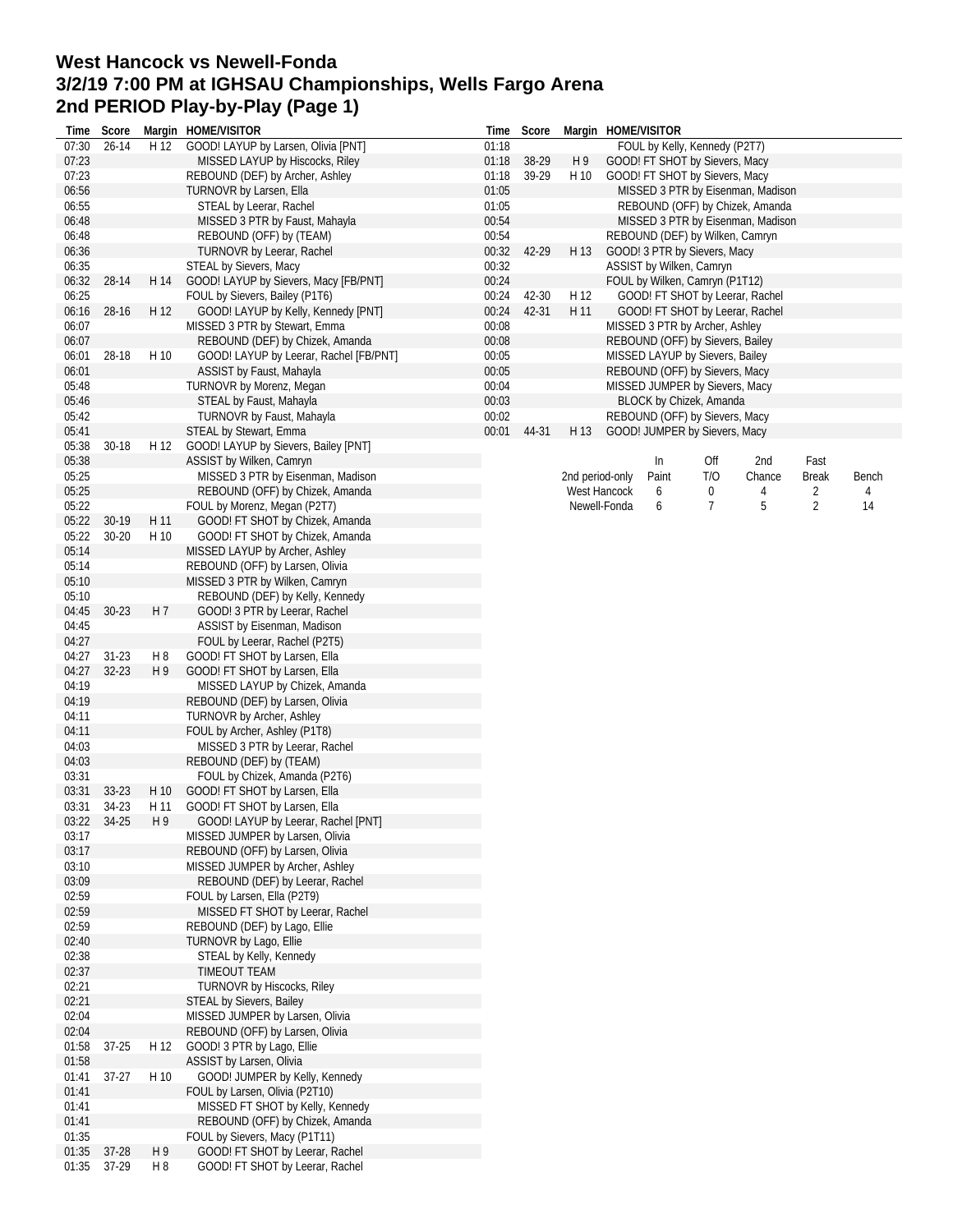## **West Hancock vs Newell-Fonda 3/2/19 7:00 PM at IGHSAU Championships, Wells Fargo Arena 3rd PERIOD Play-by-Play (Page 1)**

| Time           | Score |      | Margin HOME/VISITOR                                        | Time  | Score |      | Margin HOME/VISITOR                                                |  |
|----------------|-------|------|------------------------------------------------------------|-------|-------|------|--------------------------------------------------------------------|--|
| 07:43          |       |      | MISSED LAYUP by Leerar, Rachel                             | 01:44 |       |      | TURNOVR by Leerar, Rachel                                          |  |
| 07:43          |       |      | REBOUND (DEF) by (TEAM)                                    | 01:44 |       |      | STEAL by Sievers, Macy                                             |  |
| 07:19          |       |      | MISSED JUMPER by Larsen, Ella                              | 01:32 | 52-33 | H 19 | GOOD! LAYUP by Sievers, Bailey [PNT]                               |  |
| 07:19          |       |      | REBOUND (DEF) by Eisenman, Madison                         | 01:32 |       |      | ASSIST by Sievers, Macy                                            |  |
| 07:14          |       |      | TURNOVR by Eisenman, Madison                               | 01:26 |       |      | TURNOVR by Faust, Mahayla                                          |  |
| 07:13          |       |      | STEAL by Larsen, Olivia                                    | 01:25 |       |      | STEAL by Stewart, Emma                                             |  |
| 07:12          |       |      | FOUL by Eisenman, Madison (P1T1)                           | 01:21 |       |      | TURNOVR by Stewart, Emma                                           |  |
| 07:08          |       |      | TURNOVR by Larsen, Ella                                    | 01:21 |       |      | STEAL by Leerar, Rachel                                            |  |
| 07:07          |       |      | STEAL by Eisenman, Madison                                 | 01:17 |       |      | TURNOVR by Eisenman, Madison                                       |  |
| 06:56          |       |      | FOUL by Larsen, Olivia (P3T1)                              | 01:16 |       |      | STEAL by Morenz, Megan                                             |  |
| 06:56          |       |      | MISSED FT SHOT by Leerar, Rachel                           | 01:12 |       |      | TURNOVR by Morenz, Megan                                           |  |
| 06:56          |       |      | REBOUND (OFF) by (DEADBALL)                                | 01:11 |       |      | STEAL by Eisenman, Madison                                         |  |
| 06:56          |       |      | MISSED FT SHOT by Leerar, Rachel                           | 01:09 | 52-35 | H 17 | GOOD! LAYUP by Eisenman, Madison [FB/PNT                           |  |
| 06:56          |       |      | REBOUND (OFF) by Faust, Mahayla                            | 00:50 |       |      | MISSED LAYUP by Sievers, Bailey                                    |  |
| 06:46          |       |      | TURNOVR by Faust, Mahayla                                  | 00:50 |       |      | REBOUND (DEF) by Faust, Mahayla                                    |  |
| 06:35          | 46-31 | H 15 | GOOD! LAYUP by Morenz, Megan [PNT]                         | 00:39 |       |      | TIMEOUT TEAM                                                       |  |
| 06:29          |       |      | TURNOVR by Leerar, Rachel                                  | 00:37 |       |      | <b>TURNOVR by Hiscocks, Riley</b>                                  |  |
| 06:28          |       |      | STEAL by Sievers, Macy                                     | 00:37 |       |      | STEAL by Morenz, Megan                                             |  |
| 06:24          | 48-31 | H 17 | GOOD! LAYUP by Morenz, Megan [PNT]                         | 00:36 | 54-35 | H 19 | GOOD! LAYUP by Morenz, Megan [FB/PNT]                              |  |
| 06:24          |       |      | <b>ASSIST by Sievers, Macy</b>                             | 00:28 |       |      | TURNOVR by Eisenman, Madison                                       |  |
| 05:56          |       |      | MISSED LAYUP by Leerar, Rachel                             | 00:14 | 56-35 | H 21 | GOOD! LAYUP by Walker, Maggie [PNT]                                |  |
| 05:56          |       |      | REBOUND (DEF) by Larsen, Ella                              | 00:14 |       |      | ASSIST by Larsen, Ella                                             |  |
| 05:42          |       |      | MISSED LAYUP by Morenz, Megan                              | 00:14 |       |      | FOUL by Horstman, Ann (P1T3)                                       |  |
| 05:42          |       |      | REBOUND (DEF) by Chizek, Amanda                            | 00:14 | 57-35 | H 22 | GOOD! FT SHOT by Walker, Maggie                                    |  |
| 05:32          |       |      | TIMEOUT 30sec                                              | 00:05 | 57-37 | H 20 | GOOD! LAYUP by Leerar, Rachel [PNT]                                |  |
| 05:17          |       |      | MISSED LAYUP by Kelly, Kennedy                             | 00:01 |       |      | MISSED 3 PTR by Sievers, Macy                                      |  |
| 05:17          |       |      | BLOCK by Larsen, Ella                                      | 00:00 |       |      | REBOUND (DEF) by (DEADBALL)                                        |  |
| 05:17          |       |      | REBOUND (OFF) by (TEAM)                                    |       |       |      |                                                                    |  |
| 05:07          |       |      | TURNOVR by Kelly, Kennedy                                  |       |       |      | Fast<br>In<br>Off<br>2nd                                           |  |
| 04:57          |       |      | TURNOVR by Morenz, Megan                                   |       |       |      | T/O<br>3rd period-only<br>Paint<br>Chance<br><b>Break</b><br>Bench |  |
| 04:56          |       |      | STEAL by Leerar, Rachel                                    |       |       |      | West Hancock<br>6<br>4<br>0<br>2<br>0                              |  |
| 04:52          |       |      | TURNOVR by Leerar, Rachel                                  |       |       |      | 4<br>$\overline{7}$<br>Newell-Fonda<br>0<br>12<br>11               |  |
| 04:52          |       |      | STEAL by Larsen, Ella                                      |       |       |      |                                                                    |  |
| 04:51          |       |      | MISSED JUMPER by Larsen, Olivia                            |       |       |      |                                                                    |  |
| 04:51          |       |      | REBOUND (DEF) by Leerar, Rachel                            |       |       |      |                                                                    |  |
| 04:43          |       |      | TURNOVR by Chizek, Amanda                                  |       |       |      |                                                                    |  |
| 04:43          |       |      | STEAL by Morenz, Megan                                     |       |       |      |                                                                    |  |
| 04:28          |       |      | MISSED LAYUP by Larsen, Ella                               |       |       |      |                                                                    |  |
| 04:28          |       |      | REBOUND (DEF) by Chizek, Amanda                            |       |       |      |                                                                    |  |
| 04:20          |       |      | FOUL by Sievers, Macy (P2T2)                               |       |       |      |                                                                    |  |
| 04:10          |       |      | TURNOVR by Kelly, Kennedy                                  |       |       |      |                                                                    |  |
| 04:09          |       |      | STEAL by Archer, Ashley                                    |       |       |      |                                                                    |  |
| 03:49          |       |      | FOUL by Aitchison, Leah (P1T2)                             |       |       |      |                                                                    |  |
| 03:49          |       |      | MISSED FT SHOT by Larsen, Olivia                           |       |       |      |                                                                    |  |
| 03:49          |       |      | REBOUND (OFF) by (DEADBALL)                                |       |       |      |                                                                    |  |
| 03:49          |       |      | MISSED FT SHOT by Larsen, Olivia                           |       |       |      |                                                                    |  |
| 03:49          |       |      | REBOUND (OFF) by (TEAM)                                    |       |       |      |                                                                    |  |
| 03:42          |       |      | TURNOVR by Walker, Maggie                                  |       |       |      |                                                                    |  |
| 03:41          |       |      | STEAL by Leerar, Rachel                                    |       |       |      |                                                                    |  |
| 03:35          |       |      | MISSED 3 PTR by Hiscocks, Riley                            |       |       |      |                                                                    |  |
| 03:35          |       |      |                                                            |       |       |      |                                                                    |  |
| 03:17          |       |      | REBOUND (DEF) by (TEAM)                                    |       |       |      |                                                                    |  |
|                |       |      | MISSED 3 PTR by Stewart, Emma                              |       |       |      |                                                                    |  |
| 03:17          |       |      | REBOUND (DEF) by Chizek, Amanda                            |       |       |      |                                                                    |  |
| 03:06          |       |      | MISSED 3 PTR by Eisenman, Madison                          |       |       |      |                                                                    |  |
| 03:06          |       |      | REBOUND (OFF) by Eisenman, Madison                         |       |       |      |                                                                    |  |
| 02:55          |       |      | MISSED 3 PTR by Leerar, Rachel                             |       |       |      |                                                                    |  |
| 02:55          |       |      | REBOUND (DEF) by Walker, Maggie                            |       |       |      |                                                                    |  |
| 02:47          | 50-31 | H 19 | GOOD! LAYUP by Archer, Ashley [FB/PNT]                     |       |       |      |                                                                    |  |
| 02:47          |       |      | ASSIST by Larsen, Olivia                                   |       |       |      |                                                                    |  |
| 02:34          |       |      | TURNOVR by Leerar, Rachel                                  |       |       |      |                                                                    |  |
| 02:33          |       |      | STEAL by Archer, Ashley                                    |       |       |      |                                                                    |  |
| 02:30          |       |      | MISSED LAYUP by Larsen, Olivia                             |       |       |      |                                                                    |  |
| 02:30          |       |      | REBOUND (DEF) by Hiscocks, Riley                           |       |       |      |                                                                    |  |
| 02:23          |       |      | TURNOVR by Hiscocks, Riley                                 |       |       |      |                                                                    |  |
| 02:12          |       |      | TURNOVR by Morenz, Megan                                   |       |       |      |                                                                    |  |
| 02:12          |       |      | FOUL by Morenz, Megan (P3T3)                               |       |       |      |                                                                    |  |
| 02:02          | 50-33 | H 17 | GOOD! LAYUP by Leerar, Rachel [PNT]                        |       |       |      |                                                                    |  |
| 01:53<br>01:53 |       |      | TURNOVR by Larsen, Olivia<br>FOUL by Larsen, Olivia (P4T4) |       |       |      |                                                                    |  |